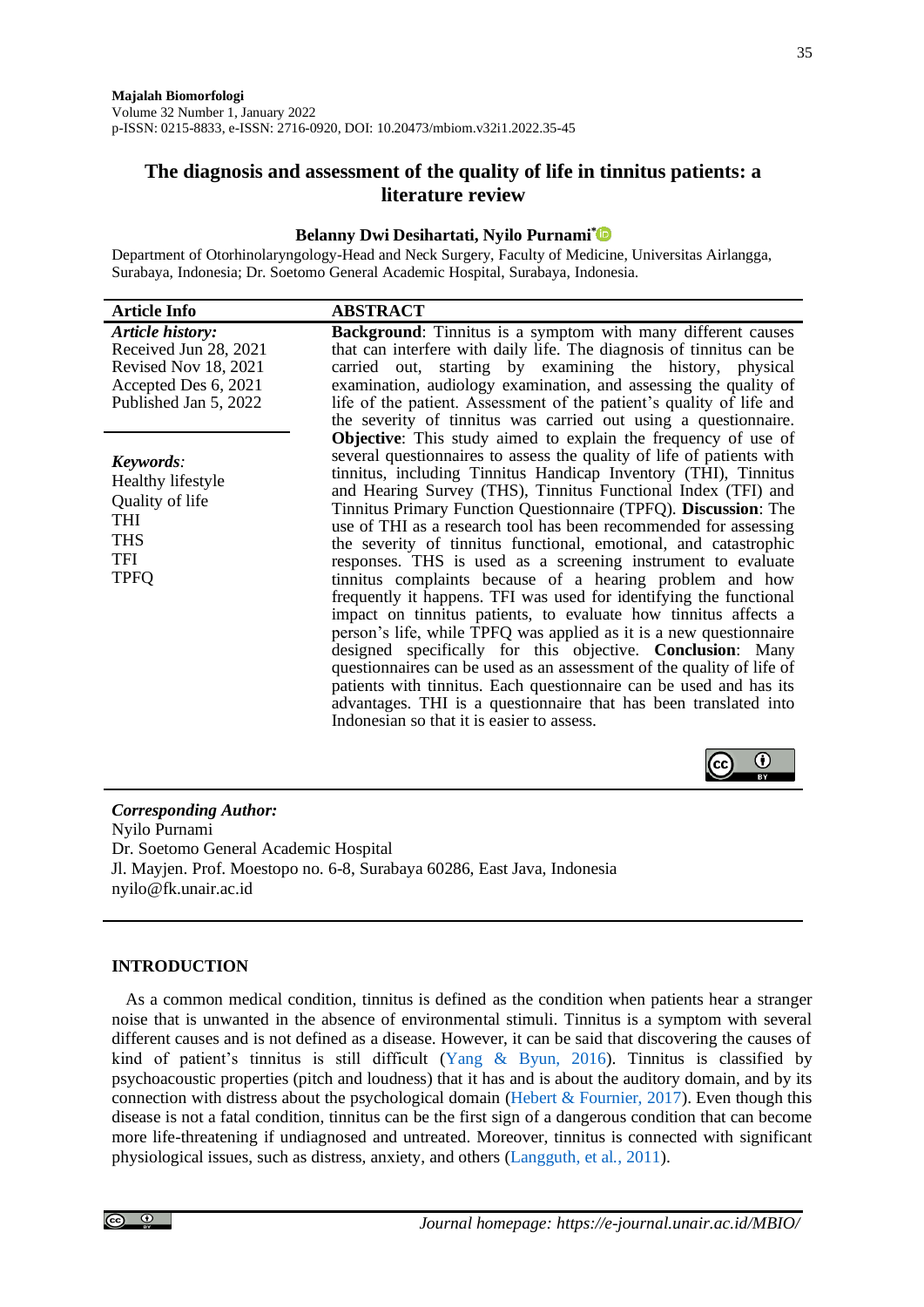As its prevalence rises with increasing age, tinnitus was affecting the general population from 11.9 to 30.3% and its known as a common health condition [\(Hebert & Fournier, 2017\)](#page-9-0). The National Health Interview Survey of the United States in 1994 estimated the prevalence of tinnitus at the age of 18 to 44 years was about 1.6%, age of 45 to 64 years was 4.6%, and age of 60 years and older was 9.0%. More than 50 million people have been infected by tinnitus, which is estimated about 10% to 15% in adults [\(Tunkel,](#page-9-2) et al*.*, 2014). Cipto Mangunkusumo General Hospital, Jakarta, reported data of 256 tinnitus patients came for treatment during the period June 2008 to June 2009 [\(Bashiruddin, et](#page-9-3)  al*.*[, 2015\)](#page-9-3). At Dr. Soetomo General Academic Hospital, Surabaya, Indonesia, from 2016 to 2018 there were 420 tinnitus patients. However, tinnitus is subjective nature, so it is a challenging task. Therefore, it was very essential for deciding an appropriate treatment and predicting the possible effect in the management of tinnitus by integrating a multidimensional (Yang  $\&$  Byun, 2016).

## **OBJECTIVE**

This literature review was to explain the diagnosis and the assessment of the quality of life in tinnitus patients.

## **DISCUSSION**

#### **Tinnitus**

Tinnitus is a common complaint among people and those who experienced bothersome tinnitus can complain of several related problems [\(Emely, et](#page-9-4) al*.*, 2018). Without an environmentally sound source, tinnitus becomes an unwanted auditory perception disease [\(Yang & Byun, 2016\)](#page-10-0). Tinnitus' symptoms were head or ear noise which occurs for 5 minutes and happens more than once a week [\(Henry](#page-9-5) et al*.*, [2015\)](#page-9-5). The name of tinnitus originated from '*tinnire*' (Latin Word), which means 'to ring'. Even though tinnitus regularly manifests as a ringing, the handicap encompasses any phantom percept and probably expressed as buzzing, roaring, whistling, hissing, or various combinations of these descriptions [\(Chari & Limb, 2018\)](#page-9-6). There were two classifications of tinnitus which are objective or subjective. A real sound coming from outside the inner ear is called objective tinnitus, which is audible not only for the patient but also for the physician who examines it. However, subjective tinnitus is only heard by the patient and is knows as a common symptom [\(Atik, 2014\)](#page-9-7).

The complicated mechanism of pathophysiology is poorly understood. Tinnitus can also additionally originate from any place alongside the auditory pathway which starts from the outside ear going to the auditory cortex (Chari  $\&$  [Limb, 2018\)](#page-9-6). In most cases, it occurs from the effect of initial cochlear lesions along with hearing loss suddenly, noise trauma, presbycusis, or ototoxic drug administration. Resulting in abnormal neuronal activity in central auditory pathways, these lesions were determined as tinnitus [\(Langguth, et al](#page-9-8)*.*, 2013). Most tinnitus patients are less severely affected. However, some patients experience phycological conditions, such as anxiety, depression, and extreme life changes [\(Chari and Limb, 2018\)](#page-9-6). Some patients also have often experienced difficulty when falling asleep, depression, annoyance, and confusion [\(Yang & Byun, 2016\)](#page-10-0). Tinnitus combined with severe anxiety or depression requires proper identification and intervention to prevent the incident of suicide; as it has been reported that tinnitus patients with a comorbid psychiatric illness can commit suicide [\(Bhatt, et al 2017;](#page-9-9) [Chari & Limb, 2018\)](#page-9-6).

## **Diagnostic evaluation of tinnitus**

To arrange the diagnosis, a series of diagnostic procedures are performed that will be examined by physicians. It will start with the anamnesis, physical examination (otoscopy, auscultations), audiology evaluation (audiometry, tinnitus matching, loudness discomfort level, tympanometry), assessment of tinnitus psychoacoustic and psychometric using questionnaire for assessing the patient's quality of life [\(Figure 1\)](#page-2-0).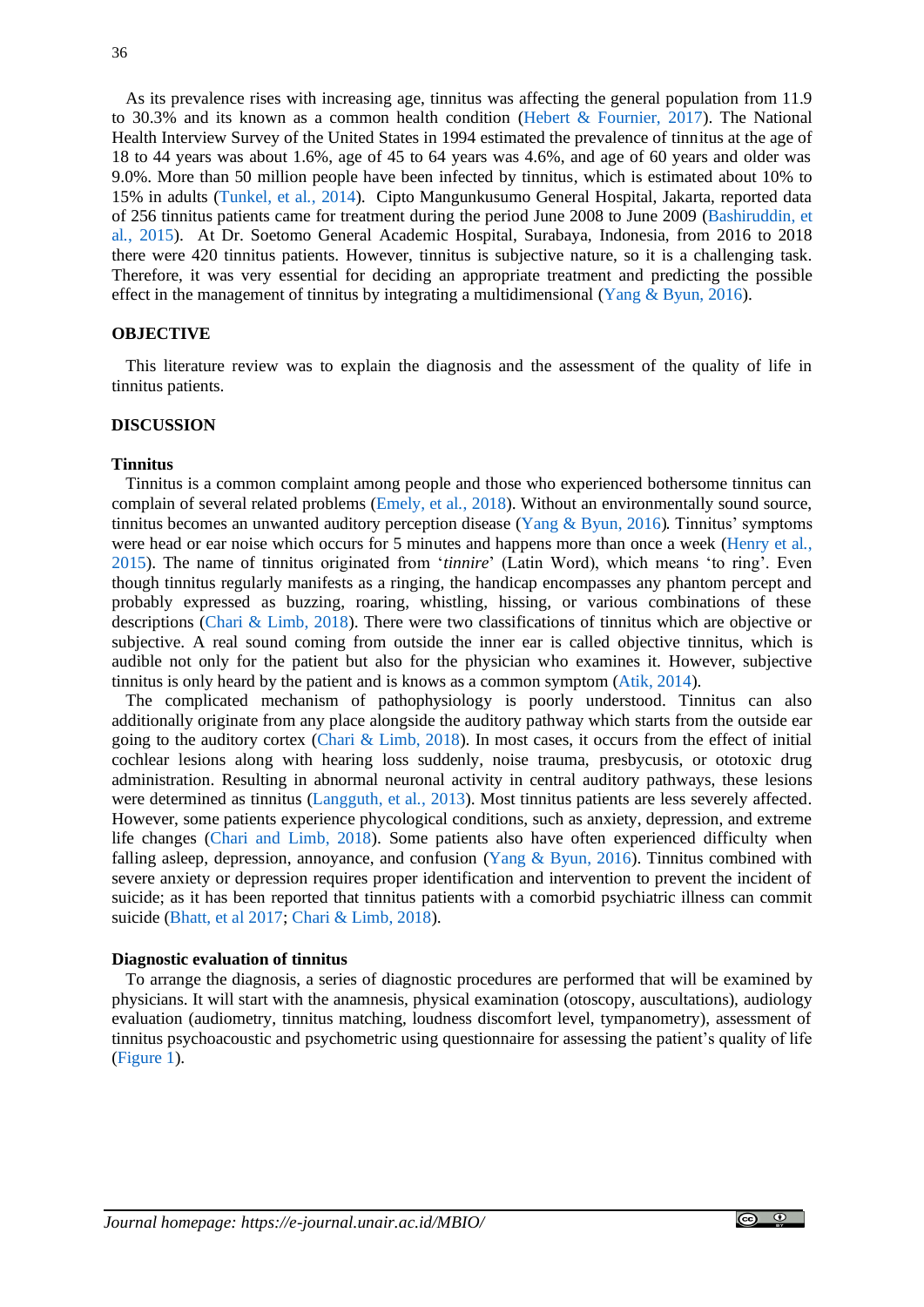

Figure 1. Diagnostic and therapeutic algorithm [\(Langguth, et al](#page-9-1)*.*, 2011)

## <span id="page-2-0"></span>**Tinnitus history**

Patient anamnesis consists of onset, tinnitus location, pattern, characteristics, and related signs and other symptoms, including loss of hearing, vertigo, hyperacusis, preceding tinnitus testing, illnesses and medications [\(Yang & Byun, 2016\)](#page-10-0). Several physicians have studied the localization of tinnitus, and expected in each ear or centrally within the head in roughly half of the patients. This symptom highly likely occurs left-side rather than right-side. The reason for this is still unknown and asymmetric hearing loss cannot explain this phenomenon. Possible risk factors have been suggested from the experiences of obesity, smoking, alcohol, preceding head injuries, the record of arthritis, and hypertension [\(Baguley, McFerran & Hall, 2013\)](#page-9-10). To assess tinnitus severity through screening tools or questionnaires was the way to determine basic diagnostic for gaining an in-depth case history [\(Langguth, et al](#page-9-1)*.*, 2011). The severity of tinnitus can be assessed using the chart in [Figure 2.](#page-2-1) If there is annoying tinnitus, a major negative impact on daily life, and the patient cannot do housework and take care of the family, then the patient has a grade 4 severity.



<span id="page-2-1"></span>Figure 2. Algorithm quality of life assessment in Tinnitus patients.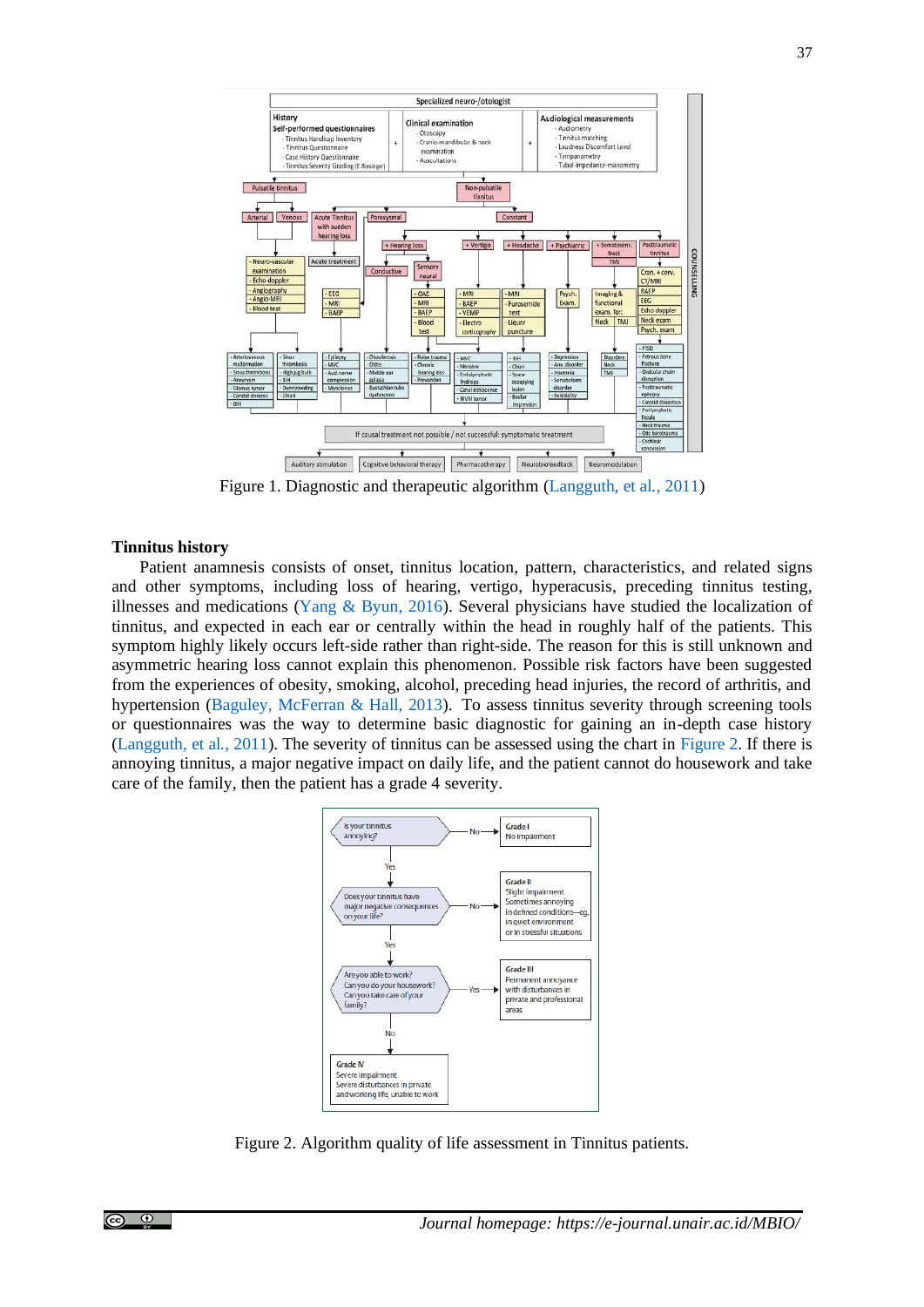#### **Physical examination**

A physical examination was used to differentiate whether it is objective tinnitus or subjective tinnitus. An etiologic examination was completed to affirm the infectious presence of impacted cerumen, through inspecting the outside auditory canal and the tympanic membrane. Auscultation over the periauricular vicinity was to decide the pulsatile vascular beginning of objective tinnitus. Meanwhile, a tuning fork test can be delivered to assess sensorineural or conductive hearing loss at a few levels in the Weber and Rinne tests [\(Langguth](#page-9-8) et al*.,* 2013).

Objective tinnitus manifests as hearing a sound that is from outside the ear, in which the use of a stethoscope or ear canal microphone can discover it. The synchronous pulse using the auscultation of the neck or head location in a quiet environment may be an affirmation of objective tinnitus [\(Atik,](#page-9-7)  [2014\)](#page-9-7). The techniques to differentiate between arterial and venous tinnitus were essential. Vascular stenosis, aneurysm, anatomical editions of arteries are consultant of arteries principal causes. In addition, intracranial hypertension, venous malformation, or anatomical variant is venous principal causes. Therefore, extra diagnostic imaging, including brain computed tomography (CT) or magnetic resonance imaging (MRI) must be executed whilst an affected person is suspected of getting objective tinnitus. Magnetic resonance angiography (MRA) is beneficial for imaging arteries that deliver to the brain. For comparing the veins and sinuses, CT angiography additionally may be beneficial.

#### **Audiologic evaluation**

Audiologic assessment can help to decide the characteristics of the patient's tinnitus and lesion location. This assessment includes simple audiometric tests, which includes natural tone audiometry, speech audiometry, tympanometry, electrocochleography (ECoG), electronystagmography (ENG), auditory brainstem response (ABR), acoustic reflex, decay exam and tinnitogram. The feature of critiques was to assist in distinguishing between sensory and conduction hearing to lose and to discover the retro-cochlear origin [\(Yang & Byun, 2016\)](#page-10-0). To measure individual thresholds, an audiometer was used with pure tones of 125, 250, 500, 1,000, 2,000, 3,000, 4,000, 6,000, and 8,000 Hz frequencies more than twice. The condition was diagnosed as hearing loss of any threshold for the respective frequencies was found above 26 dB [\(Ryu, et al](#page-9-11)*.*, 2011). The acoustic reflexes and rot examination at the same time as the ABR show whether a lesion is on the 8th nerve or not. Electronystagmography may even pick out problems together with Meniere's sickness or secondary endolymphatic hydrops. Tinnitogram (psychoacoustical measurements) is a test for locating the pitch and loudness levels of the nearest sound to sounds that sufferers with tinnitus feel (Bankstahl  $\&$ Go rtelmeyer, 2013). This test was accomplished through the usage of audiometry as follows: (1) right frequency of tinnitus changed into recognized by frequency matching, (2) the edge frequency of tinnitus changed into assessing through length matching [\(Lee, et al., 2017\)](#page-9-13). Pure tone and narrowband noise were used based on the range of loudness and frequency. As pure tone, there were 11 kinds of frequencies: 125, 250, 500, 750, 1,000, 1,500, 2,000, 3,000, 4,000, 6,000, and 8,000 Hz [\(Ryu, et al](#page-9-11)*.*, 2011).

Psychoacoustic measurements are permitted a tester to pick out and measure subjective tinnitus. Psychoacoustical scores consist of 4 parts which are based on pitch-healthy, loudness-healthy, residual inhibition and masking. The intention is to measure tinnitus with the aid of using viable frequencies in the medium term. The pitch matching system was mostly an-opportunity compelled choice. The patient will hear tones and has to pick out the closest tone to what they hear (tinnitus). About  $2/3<sup>rd</sup>$  of the patients complain about their tinnitus , which other than pure tones, so it makes the evaluation difficult [\(Ryu, et al](#page-9-11)*.*, 2011).

The objective of the loudness-match test was to detect the intention of the sound. This test can value tinnitus in terms of decibels (dB) (Yang  $\&$  Byun, 2016). The loudness of tinnitus ranged from 0 to 110 dB, which is adjustable at intervals of 1 dB [\(Ryu, et al](#page-9-11)*.*, 2011). Matching sounds begin at a degree threshold and grow in depth till the affected person expresses a synchronization. They take a look at the frequency of its miles similar to pitch matching [\(Yang & Byun, 2016\)](#page-10-0). The loudness stability has confusions in keeping with analysis because there are numerous patients' times complaining approximately louder tinnitus than the actual sound, which may be represented as a 'loudness recruitment phenomenon [\(Ryu, et al](#page-9-11)*.*, 2011). The residual inhibition test is used for determining whether the tinnitus masking would be an applicable management course. The test is defined as the suppression of tinnitus during masking. Clinicians should use a tinnitus frequency at 10 dB above the loudness match for one minute. The post-making effect is divided into 4 categories: 1) Positive: whole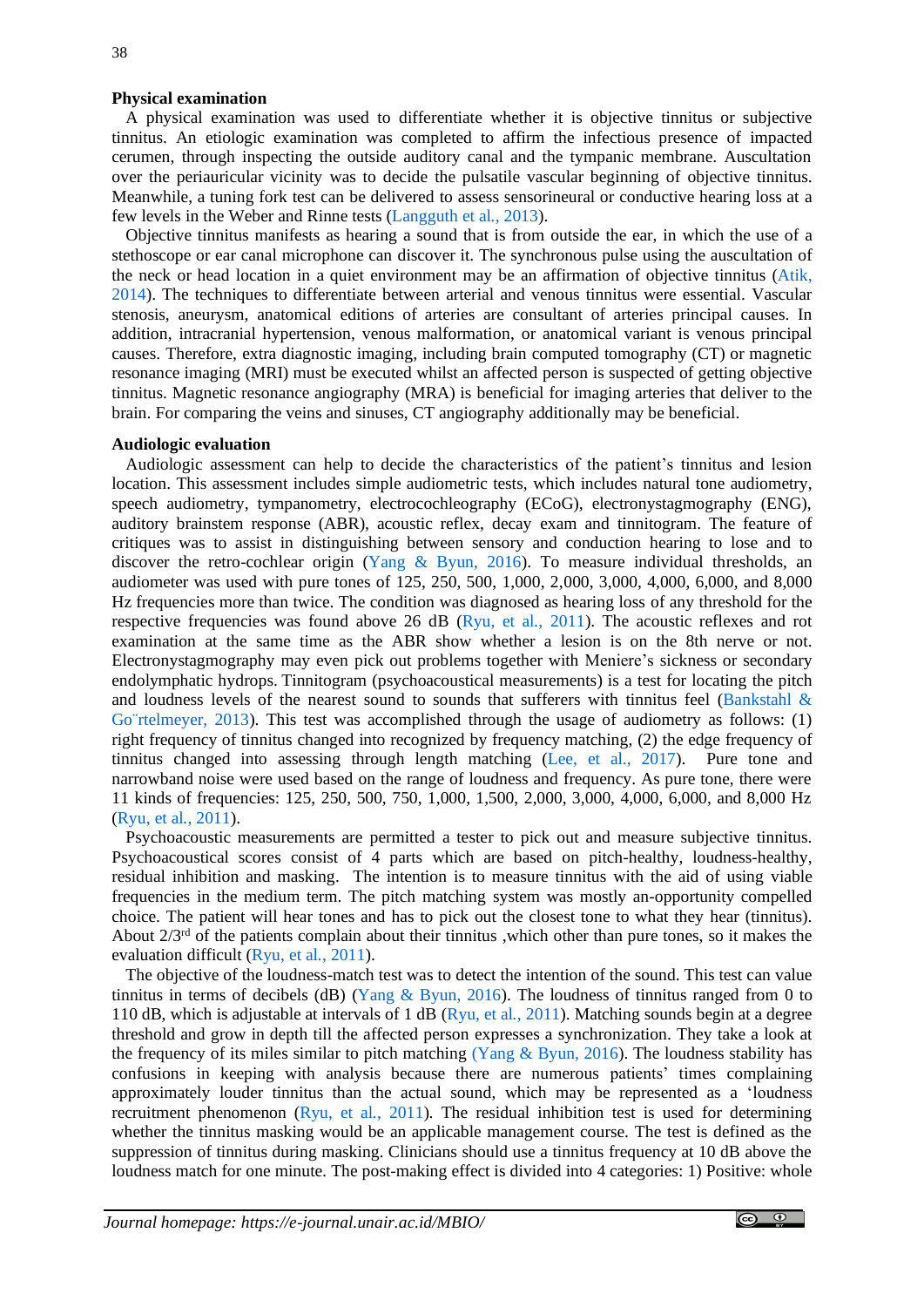absence for more than one minute, 2) Positive-partial: reduced stage of tinnitus for extra than one minute, 3) No extrude in tinnitus, and 4) Rebound: louder after covering.

#### **Quality of life assessment**

World Health Organization (WHO) has reviewed how an individual's well-being can be affected by tinnitus. The schema from WHO used to classify the features impaired by tinnitus is grouped into 4: (1) mind and emotions, (2) hearing, (3) sleep, and (4) concentration. Several secondary activities of patients can be impacted if the primary functions are infected by tinnitus. Thus, it is highly likely broadly to impair quality of life [\(Cima, et al., 2011;](#page-9-14) [Tunkel, et al](#page-9-2)*.*, 2014). The questionnaire for measuring tinnitus was aimed at assessing the influence of tinnitus on a patient's life (Yang & Byun, [2016\)](#page-10-0). Since tinnitus is often connected with complicated psychological disorders, most questionnaires are concerned with emotions and the challenging thoughts that patients experience [\(Tunkel, et al](#page-9-2)*.*, 2014). Several tinnitus questionnaires have been arranged to determine the level and type of abnormalities [\(Figure 3\)](#page-4-0). The common use of questionnaires was Tinnitus Handicap Inventory (THI), Tinnitus and Hearing Survey (THS), and Tinnitus Functional Index (TFI).

| Questionnaire (Author, Year)                                            | Content                                                                                    | Interpretation                                                     |  |  |  |
|-------------------------------------------------------------------------|--------------------------------------------------------------------------------------------|--------------------------------------------------------------------|--|--|--|
| Tinnitus Ouestionnaire and Tinnitus Effects                             | 52 items                                                                                   | 3 level category scale                                             |  |  |  |
| Questionnaire (Hallam et al, 1988) <sup>105</sup>                       | sleep disturbance                                                                          | true                                                               |  |  |  |
|                                                                         | emotional distress                                                                         | partly true                                                        |  |  |  |
|                                                                         | auditory perceptual difficulties                                                           | not true                                                           |  |  |  |
|                                                                         | inappropriate or lack of coping skills                                                     |                                                                    |  |  |  |
| Tinnitus Handicap Questionnaire (Kuk et al.<br>1990) <sup>101</sup>     | 27 items                                                                                   | 0 (strongly disagrees) to 100<br>(strongly agrees)                 |  |  |  |
|                                                                         | physical, emotional, social consequence (factor 1)<br>٠<br>• effects on hearing (factor 2) |                                                                    |  |  |  |
| Tinnitus Reaction Questionnaire (Wilson et al,<br>$1991$ <sup>100</sup> | 26 items: distress consequences including:                                                 | 5-point scale ( $0 =$ not at all; $4 =$<br>almost all of the time) |  |  |  |
|                                                                         | anger                                                                                      |                                                                    |  |  |  |
|                                                                         | confusion                                                                                  |                                                                    |  |  |  |
|                                                                         | annoyance                                                                                  |                                                                    |  |  |  |
|                                                                         | helplessness                                                                               |                                                                    |  |  |  |
|                                                                         | activity avoidance                                                                         |                                                                    |  |  |  |
|                                                                         | panic                                                                                      |                                                                    |  |  |  |
| Tinnitus Handicap Inventory (Newman                                     | 25 items                                                                                   | 3 level category scale                                             |  |  |  |
| et al, 1996) <sup>99</sup>                                              | • role limitations in mental, social/occupational,                                         | yes.                                                               |  |  |  |
|                                                                         | physical functioning                                                                       | sometimes                                                          |  |  |  |
|                                                                         | • anger, frustration                                                                       | no                                                                 |  |  |  |
|                                                                         | <i><b>irritability</b></i><br>٠                                                            |                                                                    |  |  |  |
|                                                                         | depression                                                                                 |                                                                    |  |  |  |
|                                                                         | catastrophic subscale: desperation, loss of control,<br>$\bullet$                          |                                                                    |  |  |  |
|                                                                         | inability to cope and escape, fear of grave disease                                        |                                                                    |  |  |  |
| Tinnitus Functional Index (Meikle et al, 2012) <sup>102</sup>           | 30 items with 8 subscales (subscales not validated)                                        | I I-point scale (0 to 10)                                          |  |  |  |
|                                                                         | intrusive<br>٠                                                                             |                                                                    |  |  |  |
|                                                                         | feeling                                                                                    |                                                                    |  |  |  |
|                                                                         | thinking                                                                                   |                                                                    |  |  |  |
|                                                                         | hearing                                                                                    |                                                                    |  |  |  |
|                                                                         | relaxing                                                                                   |                                                                    |  |  |  |
|                                                                         | sleeping                                                                                   |                                                                    |  |  |  |
|                                                                         | managing                                                                                   |                                                                    |  |  |  |
|                                                                         | quality of life<br>٠                                                                       |                                                                    |  |  |  |

Figure 3. Self-report Tinnitus Questionnaires

<span id="page-4-0"></span>Tinnitus Handicap Inventory (THI)

One of the most frequently used tests is the THI which developed by [Newman, et al, \(1996\).](#page-9-15) The goal was to measure useful and psychosocial results of tinnitus and its effect on everyday life. There were 25 questions along with the evaluation of useful limitations (useful subscale) because of emotional attitudes (emotional subscale) closer to tinnitus, and catastrophic thoughts (catastrophic subscale) that specialize in tinnitus. The THI was consisting of 25 items, each item included with 3 response options 'yes' (4 points), sometimes (2 points), and no (0 points) [\(Zeman, et al](#page-10-1)*.*, 2011). Functional, emotional, and catastrophic reactions to tinnitus were the components of the questions. An index of the severity of tinnitus was to value the global score, with a grade between 0 and 100, from a severity symptom score ranging from mild to severe [\(Zeman, et al](#page-10-1)*.*, 2011). The severity of the THI was scored four degrees: 0 to 16 for no handicap; 18 to 36 for mild handicap; 38 to 56 for moderate handicap; 58 to 76 for severe handicap; 78 to 100 for catastrophic handicap [\(Salviati](#page-9-16) et al*.*, 2012).

As a questionnaire for quantifying tinnitus severity, the THI might be the most considerable verified questionnaire [\(Salviati, et al](#page-9-16)*.*, 2012). Apart from its original English version [\(Figure 4\)](#page-5-0), it has been translated into Danish, Spanish, Korean, Portuguese, German, Italian, and Chinese and published [\(Zeman, et al](#page-10-1)*.*, 2011).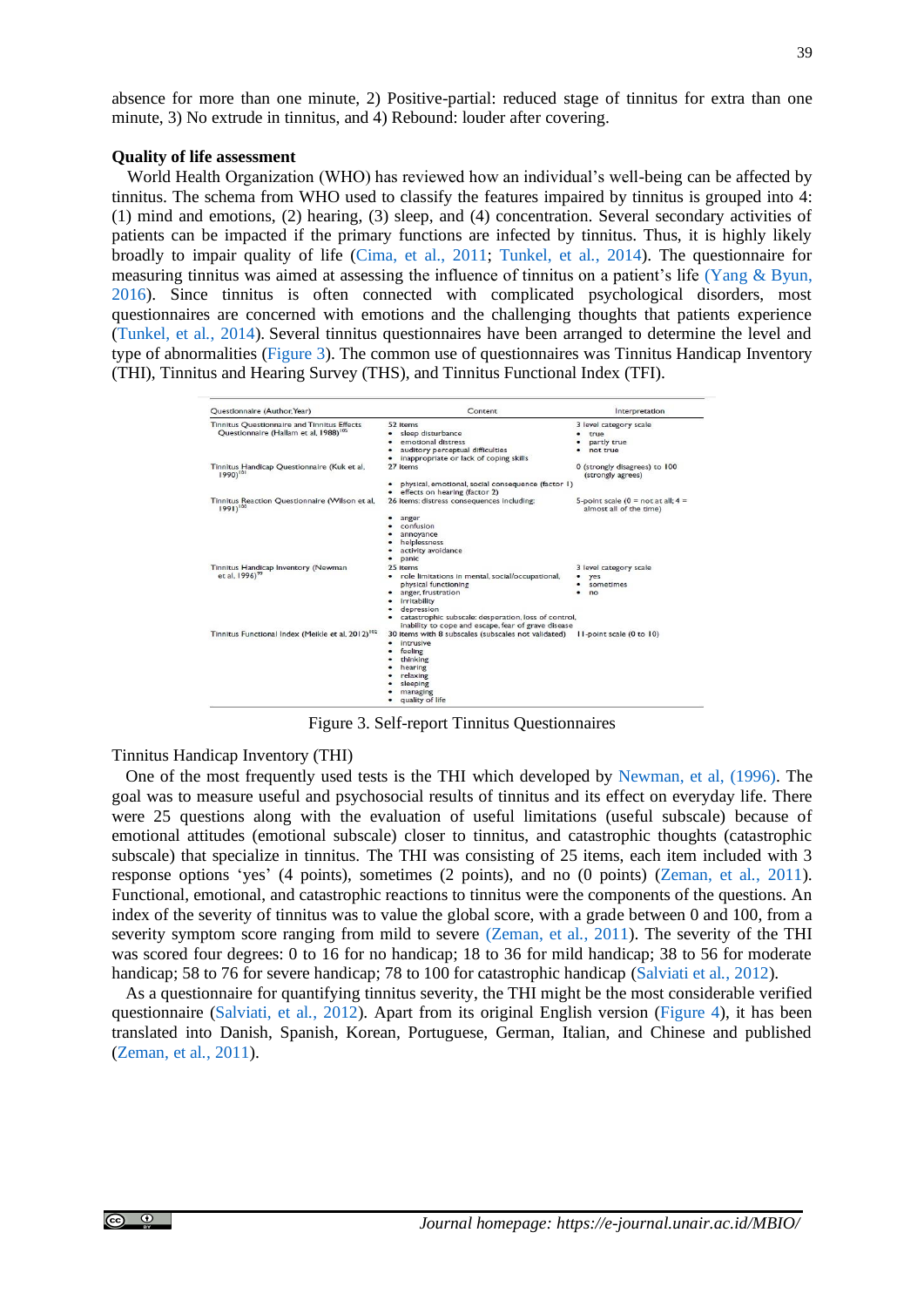### **TINNITUS HANDICAP INVENTORY**

|    | Patient Name:                                                                                                                                                                                         | Date:                  |                 |                  |    |                                                                                                           |
|----|-------------------------------------------------------------------------------------------------------------------------------------------------------------------------------------------------------|------------------------|-----------------|------------------|----|-----------------------------------------------------------------------------------------------------------|
|    | INSTRUCTIONS: The purpose of this questionnaire is to identify difficulties that you may be experiencing<br>because of your tinnitus. Please answer every question. Please do not skip any questions. |                        |                 |                  |    |                                                                                                           |
|    | 1. Because of your tinnitus, is it difficult for you to concentrate?                                                                                                                                  | Yes                    |                 | Sometimes        |    | No                                                                                                        |
| 2. | Does the loudness of your tinnitus make it difficult for you to hear people?                                                                                                                          | Yes                    |                 | Sometimes        |    | No                                                                                                        |
| з. | Does your tinnitus make you angry?                                                                                                                                                                    | Yes                    |                 | Sometimes        |    | No                                                                                                        |
| 4. | Does your tinnitus make you feel confused?                                                                                                                                                            | Yes                    |                 | Somatimas        |    | No                                                                                                        |
| 5. | Because of your tinnitus, do you feel desperate?                                                                                                                                                      | Yes                    |                 | Sometimes        |    | No                                                                                                        |
| 6. | Do you complain a great deal about your tinnitus?                                                                                                                                                     | Yes                    |                 | Sometimes        |    | No                                                                                                        |
|    | 7. Because of your tinnitus, do you have trouble falling to sleep at night?                                                                                                                           | Yes                    |                 | Sometimes        |    | No                                                                                                        |
| 8. | Do you feel as though you cannot escape your tinnitus?                                                                                                                                                | Yos                    |                 | Sometimes        |    | No                                                                                                        |
|    | 9. Does your tinnitus interfere with your ability to enjoy your social activities<br>(such as going out to dinner, to the movies)?                                                                    | Yes                    |                 | <b>Sometimes</b> |    | No                                                                                                        |
|    | 10. Because of your tinnitus, do you feel frustrated?                                                                                                                                                 | Yes                    |                 | Sometimes        |    | No                                                                                                        |
|    | 11. Because of your tinnitus, do you feel that you have a terrible disease?                                                                                                                           | Yes                    |                 | Sometimes        |    | No                                                                                                        |
|    | 12. Does your tinnitus make it difficult for you to enjoy life?                                                                                                                                       | Yes                    |                 | Sometimes        |    | No                                                                                                        |
|    | 13. Does your tinnitus interfere with your job or household responsibilities?                                                                                                                         | Yes                    |                 | Sometimes        |    | No                                                                                                        |
|    | 14. Because of your tinnitus, do you find that you are often initable?                                                                                                                                | Yes                    |                 | Sometimes        |    | No                                                                                                        |
|    | 15. Because of your tinnitus, is it difficult for you to read?                                                                                                                                        | Yes                    |                 | Sometimes        |    | No                                                                                                        |
|    | 16. Does your tinnitus make you upset?                                                                                                                                                                | Yes                    | Sometimes<br>No |                  |    |                                                                                                           |
|    | 17. Do you feel that your tinnitus problem has placed stress on your relationships<br>with members of your family and friends?                                                                        | Yes                    |                 | Sometimes        |    | No                                                                                                        |
|    | 18. Do you find it difficult to focus your attention away from your tinnitus and<br>on other things?                                                                                                  | Yes                    |                 | Sometimes        |    | No                                                                                                        |
|    | 19. Do you feel that you have no control over your tinnitus?                                                                                                                                          | Yes                    |                 | Sometimes        |    | No                                                                                                        |
|    | 20. Because of your tinnitus, do you often feel tired?                                                                                                                                                | Yes                    |                 | Sometimes        |    | No                                                                                                        |
|    | 21. Because of your tinnitus, do you feel depressed?                                                                                                                                                  | Yes                    |                 | Sometimes        |    | No                                                                                                        |
|    | 22. Does your tinnitus make you feel anxious?                                                                                                                                                         | Yes                    |                 | Somatimas        |    | No                                                                                                        |
|    | 23. Do you feel that you can no longer cope with your tinnitus?                                                                                                                                       | Yes                    |                 | Sometimes        |    | No                                                                                                        |
|    | 24. Does your tinnitus get worse when you are under stress?                                                                                                                                           | Yes                    |                 | Somatimas        |    | No                                                                                                        |
|    | 25. Does your tinnitus make you feel insecure?                                                                                                                                                        | Yes                    | Somatimas       |                  | No |                                                                                                           |
|    |                                                                                                                                                                                                       | FOR CLINICIAN USE ONLY |                 |                  |    |                                                                                                           |
|    | <b>Total Per Column</b>                                                                                                                                                                               |                        |                 |                  |    |                                                                                                           |
|    |                                                                                                                                                                                                       |                        |                 |                  |    | x0                                                                                                        |
|    | <b>Total Score</b>                                                                                                                                                                                    |                        |                 |                  |    |                                                                                                           |
|    | Newman, C.W., Jacobson, G.P., Spitzer, J.B. (1994). Development of the Timitus<br>Handicap Inventory Arch Otoloryngol Head Neck Sang, 122, 143-8.                                                     |                        |                 |                  |    | To interpret the score please refer to the Tinnitus Handicap<br>Severity Scale chown on the revenue cide. |

<span id="page-5-1"></span>Figure 4. Tinnitus Handicap Inventory [\(Newman, et al., 1996\)](#page-9-15).

<span id="page-5-0"></span>In 2015, this questionnaire was also adapted into Indonesian [\(Figure 5\)](#page-5-1). The adapted Indonesian model is a psychometric tool of the quality of life of tinnitus sufferers which is legitimate and dependable in line with the transcultural validation ideas with the aid of using WHO.

| No              | Pertanyaan                                                                                                                                         | Ya | Tidak | Kadang |
|-----------------|----------------------------------------------------------------------------------------------------------------------------------------------------|----|-------|--------|
| $\overline{1}$  | Akibat tinitus anda, sulitkan bagi anda untuk berkonsentrasi?                                                                                      |    |       |        |
|                 | Apakah kerasnya suara tinitus anda membuat anda sulit mendengar suara orang?                                                                       |    |       |        |
| $\frac{2}{3}$   | Apakah tinitus anda membuat anda marah?                                                                                                            |    |       |        |
|                 | Apakah tinitus anda membuat anda bingung?                                                                                                          |    |       |        |
| $\frac{4}{5}$   | Akibat tinitus anda, apakah anda merasa putus asa*?                                                                                                |    |       |        |
| $\overline{6}$  | Apakah anda sering mengeluh mengenai tinitus yang anda derita?                                                                                     |    |       |        |
| 7               | Akibat tinitus anda, apakah anda sulit untuk tidur di malam hari?                                                                                  |    |       |        |
| $\overline{s}$  | Apakah anda merasa bahwa anda tidak dapat bebas dari tinitus?                                                                                      |    |       |        |
| ०               | Apakah tinitus anda menganggu kemampuan anda untuk menikmati kegiatan-kegiatan<br>social (misalnya pergi keluar untuk makan mala, nonton bioskop)? |    |       |        |
| 10              | Akibat tinitus anda, apakah anda merasa frustasi?                                                                                                  |    |       |        |
| 11              | Akibat tinitus anda, apakah anda merasa bahwa anda menderita suatu penyakit yang                                                                   |    |       |        |
|                 | mengerikan?                                                                                                                                        |    |       |        |
| <sup>12</sup>   | Apakah tinitus anda membuat anda sulit menikmati hidup?                                                                                            |    |       |        |
| 13              | Apakah tinitus anda menganggu pekerjaan anda atau tanggung jawab rumah tangga anda?                                                                |    |       |        |
| 14              | Akibat tinitus anda, apakah anda mendapatkan bahwa anda sering kali mudah<br>tersinggung?                                                          |    |       |        |
| 15              | Akibat tinitus anda, sulitkah bagi anda untuk membaca?                                                                                             |    |       |        |
| 16              | Apakah tinitus menyebabkan anda kesal?                                                                                                             |    |       |        |
| 17              | Apakah anda merasa penyakit tinitus yang anda derita menimbulkan stress pada                                                                       |    |       |        |
|                 | hubungan anda dengan keluarga dan teman-teman?                                                                                                     |    |       |        |
| 18              | Apakah sukar nagi anda mengalihkan perhatian dari tinitus yang anda derita pada hal<br>lain?                                                       |    |       |        |
| 19              | Apakah anda merasa bahwa anda tidak dapat mengontrol tinitus yang anda derita?                                                                     |    |       |        |
| 20 <sub>2</sub> | Akibat tinitus anda, apakah anda seringkali merasa lelah?                                                                                          |    |       |        |
| 21              | Akibat tinitus anda, apakah anda merasa tertekan?                                                                                                  |    |       |        |
| 22              | Apakah tinitus membuat anda merasa cemas?                                                                                                          |    |       |        |
| 23              | Apakah anda merasa tidak tahan lagi dengan tinitus yang anda derita?                                                                               |    |       |        |
| 24              | Apakah tinitus anda menjadi lebih parah bila anda dalam keadaan stress?                                                                            |    |       |        |
| $\overline{25}$ | Apakah tinitus membuat anda merasa tidak aman?                                                                                                     |    |       |        |
|                 | *) Putus asa= despair: to lose hope or no more hope (of a cure for illness)                                                                        |    |       |        |

Figure 5. The final Indonesian version of adapted and revised THI "Tinnitus: sound in the ear (buzzing/ringing.roaring/hissing/howling/thundering)"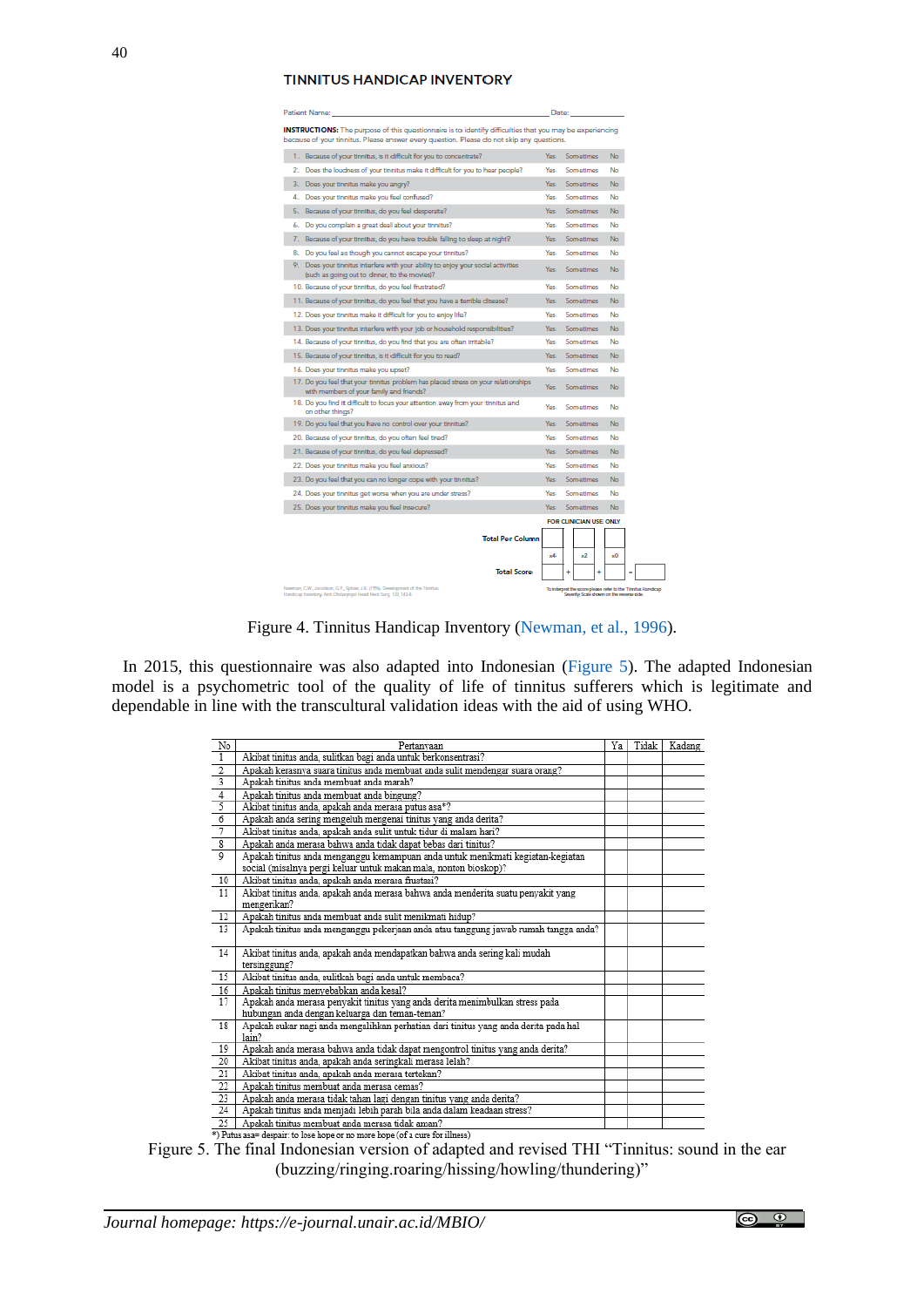Tinnitus and Hearing Survey developed by [Henry et al. \(2010\)](#page-9-5) is a simple screening tool to determine how much of a patient's complaint about tinnitus is due to hearing loss and how much is specifically due to tinnitus. The THS conceptual design contained two short lists of elements: (a) Commonly tinnitus problems that are not confused with hearing problems and (b) Commonly hearing problems that are not confused with tinnitus complaints. Since sound tolerance problems (hyperacusis) are often reported by patients with tinnitus, two items have been added to the THS to find for tone tolerance problems [\(Henry et al., 2015\)](#page-9-5). THS consists of 10 items (4 items related to tinnitus problems; 4 items on common hearing problems; and 2 items on questions concerning sound tolerance). The structure is divided into three sections/subscales (A, B, C, see [Figure 4\)](#page-5-0).

Section A included 4 objects that cope with common tinnitus problems, together with issues of sleeping, concentrating, relaxing, and focusing interest away from the tinnitus. Section B carries 4 objects that cope with hearing in a background of noise and understanding speech from TV/movies, smooth voices, and group conversations. Section C, which incorporates objects, was designed because of an extreme sound tolerance problem. Responses for sections A and B can range from zero (now no longer a problem) to 4 (a very huge problem). Consequently, the overall rating for every segment can vary from zero to 16. THS is a short questionnaire specifically designed to help patients and clinicians determine how much of a patient's reported problem is due to tinnitus and how much is due to hearing problems. THS implementation takes about 5 minutes on average. The results of the THS questionnaire may reveal the most predominant complaints of tinnitus or hearing loss. [\(Henry, et al](#page-9-5)*.*, [2015\)](#page-9-5).

| <b>Tinnitus and Hearing Survey</b>                                                               |                                 |                        |                                        |   |   |                    |
|--------------------------------------------------------------------------------------------------|---------------------------------|------------------------|----------------------------------------|---|---|--------------------|
|                                                                                                  | io mot <sub>el</sub><br>Problem | 28, 4 Small<br>Problem | <sup>S &amp; Digderme</sup><br>Problem |   |   |                    |
| A. Tinnitus                                                                                      |                                 |                        |                                        |   |   |                    |
| Over the last week, tinnitus kept me from<br>sleeping                                            | 0                               | 1                      | $\overline{2}$                         | 3 |   |                    |
| Over the last week, tinnitus kept me from<br>concentrating on reading.                           | 0                               | 1                      | $\overline{a}$                         | 3 |   |                    |
| Over the last week, tinnitus kept me from<br>relaxing.                                           | 0                               | 1                      | $\overline{c}$                         | 3 |   |                    |
| Over the last week. I couldn't get my mind<br>off of my tinnitus.                                | o                               | 1                      | $\overline{2}$                         | 3 | 4 |                    |
|                                                                                                  |                                 |                        | Total of each column                   |   |   | <b>Grand Total</b> |
| <b>B.</b> Hearing                                                                                |                                 |                        |                                        |   |   |                    |
| Over the last week. I couldn't understand what<br>others were saying in noisy or crowded places. | 0                               | 1                      | 2                                      | 3 | 4 |                    |
| Over the last week. I couldn't understand what<br>people were saying on TV or in movies.         | 0                               | 1                      | $\overline{2}$                         | 3 |   |                    |
| Over the last week. I couldn't understand<br>people with soft voices.                            | o                               | 1                      | $\overline{2}$                         | 3 |   |                    |
| Over the last week. I couldn't understand what<br>was being said in group conversations.         | 0                               | 1                      | 2                                      | 3 | 4 |                    |
|                                                                                                  |                                 |                        | Total of each column                   |   |   | <b>Grand Total</b> |
| C. Sound Tolerance                                                                               |                                 |                        |                                        |   |   |                    |
| Over the last week, everyday sounds were too<br>loud for me.*                                    | 0                               | 1                      | $\overline{2}$                         | 3 |   |                    |
| If you responded 1, 2, 3, or 4 to the statement<br>above:                                        |                                 |                        |                                        |   |   |                    |
| Being in a meeting with five to 10 people<br>would be too loud for me.*                          | 0                               | 1                      | $\overline{2}$                         | 3 |   |                    |
| *If sounds are too loud for you when wearing hearing aids, please tell your audiologist.         |                                 |                        |                                        |   |   |                    |

Figure 6. Tinnitus and Hearing Survey [\(Henry, et al](#page-9-5)*.*, 2015).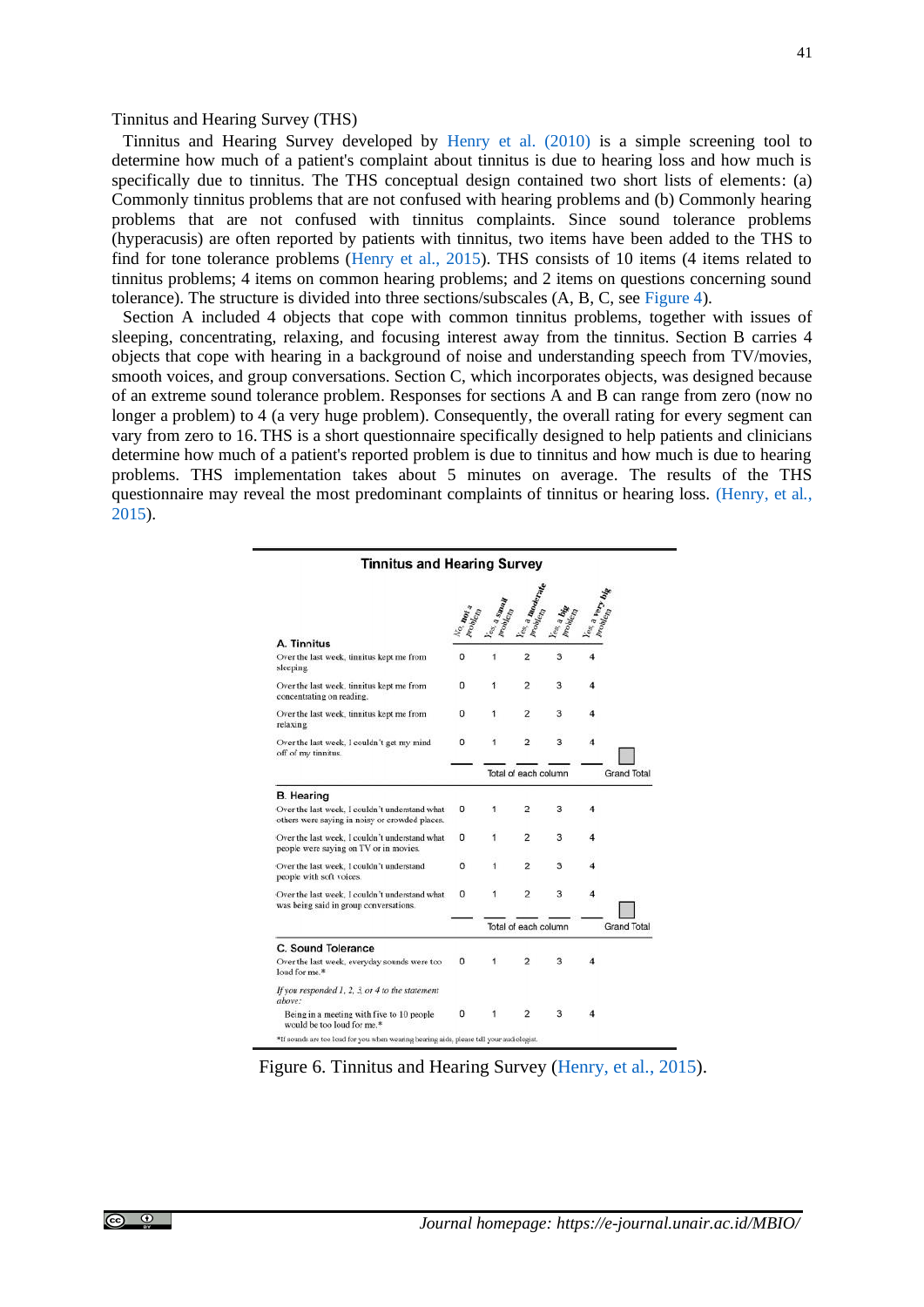42

Tinnitus Functional Index (TFI)

A diagnostic tool for assessing the tinnitus functional impact based on quantity is the TFI which has been optimized [\(Fackrell, et al](#page-9-17)*.*, 2017). Tinnitus Functional Index consists of 25 items, first developed by [Meikle et al. in 2012.](#page-9-18) The final TFI is divided into eight subscales which are Intrusive, Sense of Control, Cognitive, Sleep, Auditory, Relaxation, Quality of Life, and Emotional. Three items are for identifying seven of the subscales and four items are for identifying the quality of life subscale [\(Meikle,](#page-9-18) et al*.*, 2012; [Conrad, et al](#page-9-19)*.*, 2015).

For evaluation, patients' responses will be valued on a 10-point scale, which is an overall score ranging from 0-100. The global score indicates the total scores, which are divided into 2.5 to give a global score out of 100. Higher scores indicate a greater impact on daily functions. Due to the TFI development, several questions have been translated into English and other languages [\(Fackrell, et al](#page-9-17)*.*, [2017\)](#page-9-17). To suit the two standard pages, the 25 items of the final version of the questionnaire were reformatted [\(Figure 7\)](#page-7-0).

**TINNITUS FUNCTIONAL INDEX** 



Figure 7. The Final version of the TFI questionnaire.

<span id="page-7-0"></span>Tinnitus Primary Function Questionnaire (TPFQ)

New questionnaire for specifically evaluating the ways tinnitus affect a person's life has been developed by [Tyler, et al](#page-10-2)*.*, (2014). In 2003, the previous version of TPFQ was developed according to the earliest version. This version uses a 0-100 scale to value the questions which are asked the subjects; 0 indicated strongly disagree and 100 indicated agreement.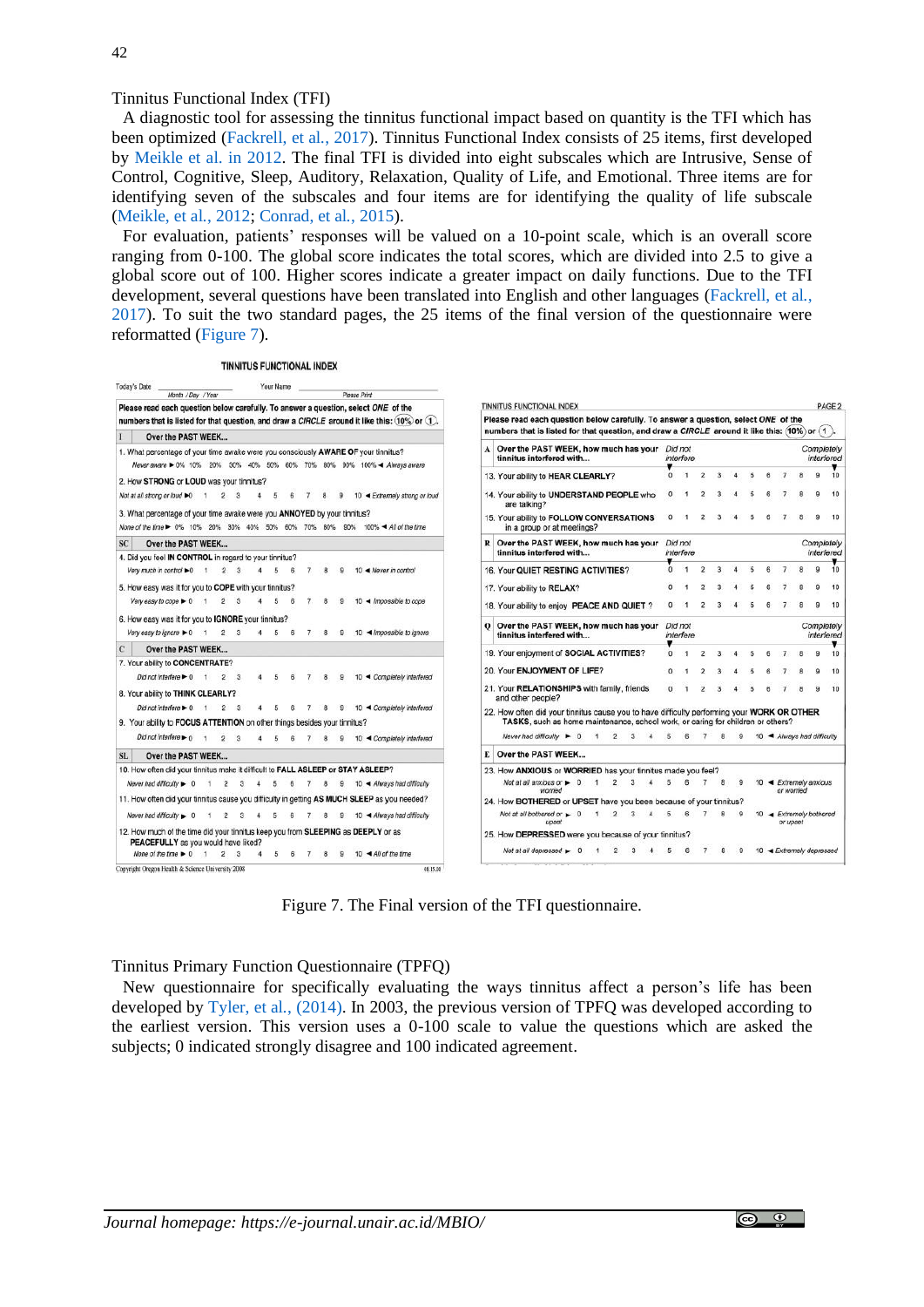| #             | <b>Statement</b>                                           | $0 - 100$ |
|---------------|------------------------------------------------------------|-----------|
| Concentration |                                                            |           |
| 1.            | I feel like my tinnitus makes it difficult for me to       |           |
|               | concentrate on some tasks.                                 |           |
| 2.            | I have difficulty focusing my attention on some            |           |
|               | important tasks because of tinnitus.                       |           |
| 3.            | My inability to think about something undisturbed is       |           |
|               | one of the worst effects of my tinnitus.                   |           |
| Emotion       |                                                            |           |
| 4.            | My emotional peace is one of the worst effects of my       |           |
|               | tinnitus                                                   |           |
| 5.            | I am depressed because of my tinnitus.                     |           |
| 6.            | I am anxious because of my tinnitus.                       |           |
| Hearing       |                                                            |           |
| 7             | My tinnitus masks some speech sounds.                      |           |
| 8.            | In addition to my hearing loss, my tinnitus interferes     |           |
|               | with my understanding of speech.                           |           |
| 9.            | One of the worst things about my tinnitus is its effect on |           |
|               | my speech understanding, over and above any effect         |           |
|               | of my hearing loss.                                        |           |
| Sleep         |                                                            |           |
| 10.           | I am tired during the day because my tinnitus has          |           |
|               | disrupted my sleep.                                        |           |
| 11.           | I lie awake at night because of my tinnitus                |           |
| 12.           | When I wake up in the night, my tinnitus makes it          |           |
|               | difficult to get back to sleep.                            |           |

Please indicate your agreement with each statement on a scale from 0 (completely disagree) to 100 (completely agree).

Figure 8. Iowa Tinnitus Primary Function Questionnaire (12-item) [\(Tyler, et al](#page-10-2)*.*, 2014).

<span id="page-8-0"></span>The TPFQ consists of four subscales, including concentration, emotions, hearing, and sleep. Scores from each subscale are added up, then divided by 4 to get a total score. There are two versions of the TPFQ questionnaire: 12 items [\(Figure 8\)](#page-8-0) and 20 items [\(Figure 9\)](#page-8-1) versions [\(Tyler, et al](#page-10-2)*.*, 2014)

| No.            | <b>Statement</b>                                                                                                                    | $0 - 100$ |
|----------------|-------------------------------------------------------------------------------------------------------------------------------------|-----------|
|                | Concentration                                                                                                                       |           |
| $\overline{1}$ | When there are lots of things happening at once, my tinnitus interferes with my ability to attend to<br>the most important thing.   |           |
| $\overline{2}$ | I fell like my tinnitus makes it difficult for me to concentrate on some tasks.                                                     |           |
| 3              | I have difficulty focusing my attention on some important tasks because of tinnitus.                                                |           |
| 4              | My inability to think about something undisturbed is one of the worst effects of my tinnitus.                                       |           |
| 5              | I have trouble concentrating while I am reading in a quiet room because of tinnitus.                                                |           |
| Emotion        |                                                                                                                                     |           |
| 6              | My tinnitus is annoying.                                                                                                            |           |
| $\overline{7}$ | My emotional peace is one of the worst effects of my tinnitus.                                                                      |           |
| 8              | I am depressed because of my tinnitus.                                                                                              |           |
| 9              | I am anxious because of my tinnitus.                                                                                                |           |
| 10             | I just with my tinnitus would go away. It is so frustrating.                                                                        |           |
| Hearing        |                                                                                                                                     |           |
| 11             | My tinnitus masks some speech sounds.                                                                                               |           |
| 12             | The effects of tinnitus on my hearing are worse than the effects of my hearing loss.                                                |           |
| 13             | My tinnitus, not my hearing loss, interferes with my appreciation of music and songs.                                               |           |
| 14             | In addition to my hearing loss, my tinnitus interferes with my understanding of speech.                                             |           |
| 15             | On of the worst things about my tinnitus is its effect on my speech understanding, over and above<br>any effect of my hearing loss. |           |
| Sleep          |                                                                                                                                     |           |
| 16             | I have difficulty getting to sleep at night because of my tinnitus.                                                                 |           |
| 17             | The difficulty I have sleeping is one of the worst effects of my tinnitus.                                                          |           |
| 18             | I am tired during the day because my tinnitus has disrupted my sleep.                                                               |           |
| 19             | I lie awake at night because of my tinnitus.                                                                                        |           |
| 20             | When I wake up in the night, my tinnitus makes it difficult to get back to sleep.                                                   |           |

Figure 9. Iowa Tinnitus Primary Function Questionnaire (20-Item Version)

## <span id="page-8-1"></span>**CONCLUSION**

As a common medical condition, tinnitus is a condition when the patients' exposure to unwanted noise can only be heard by the patient (subjective) or can be heard by the examiner (objective). The diagnostic procedures started from taking the history of the disorder, physical examination, audiology evaluation (pure tone audiometry, speech audiometry, tympanometry, electrocochleography, electronystagmo-graphy, auditory brainstem response, acoustic reflex, decay examination and tinnitogram). Quality of life evaluation in tinnitus patients is carried out using questionnaires. The common use of questionnaires included Tinnitus Handicap Inventory (THI), Tinnitus and Hearing Survey (THS), and Tinnitus Functional Index (TFI), and the recent use of the Tinnitus Primary Function Questionnaire (TPFQ). THI has been adapted into Indonesian and has been validated by WHO so that it is often used in Indonesia to assess the quality of life of tinnitus patients. Diagnosis and quality of life assessment in tinnitus patients are important to determine the appropriate therapy.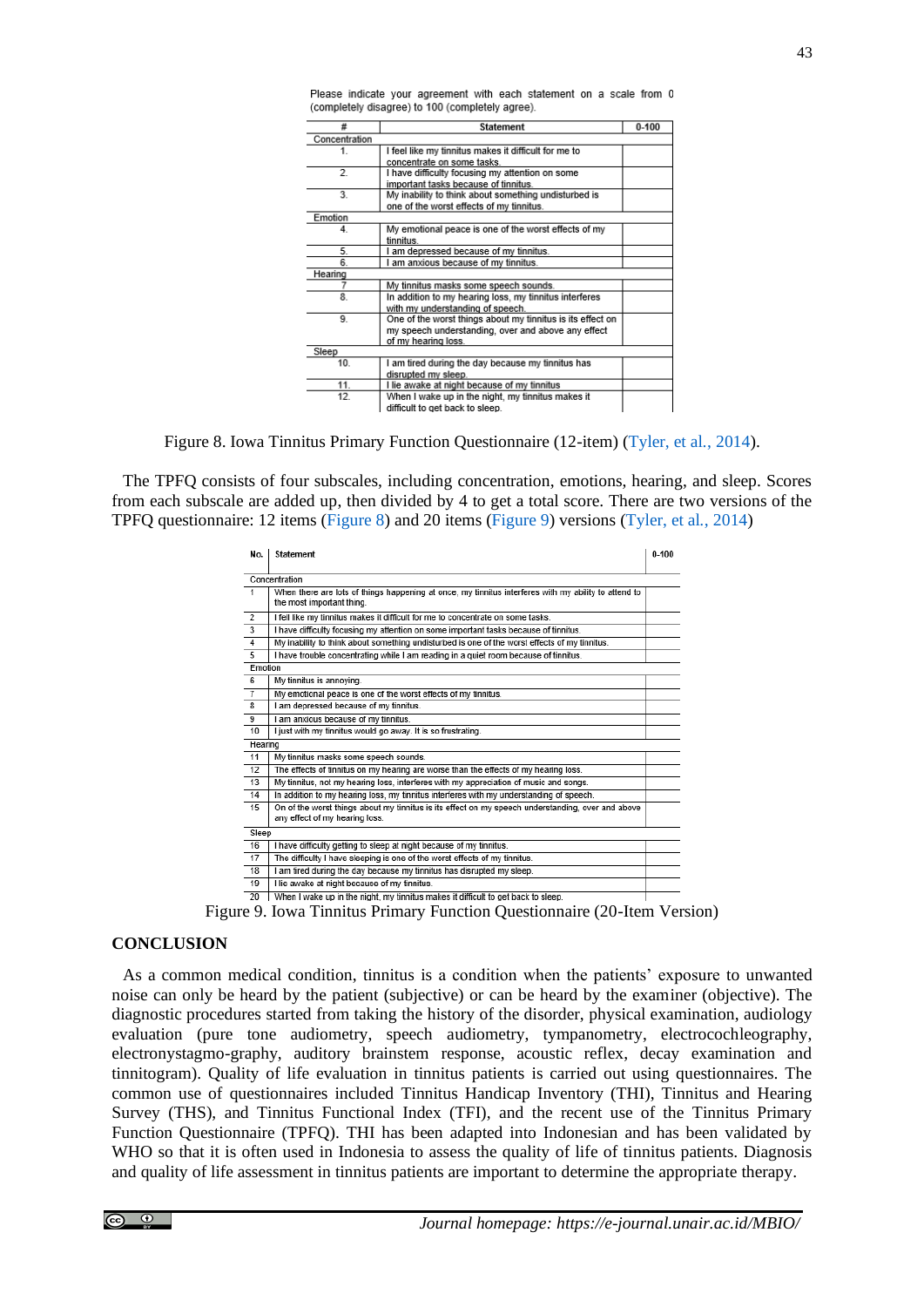## **REFERENCES**

- <span id="page-9-7"></span>[Atik, A. 2014. Pathophysiology and treatment of tinnitus: an elusive disease. Indian Journal, 66\(1\):](https://www.ncbi.nlm.nih.gov/pmc/articles/PMC3918281/)  1–5. [doi: 10.1007/s12070-011-0374-8.](https://www.ncbi.nlm.nih.gov/pmc/articles/PMC3918281/)
- <span id="page-9-10"></span>[Baguley, D., McFerran, D., Hall, D. 2013. Tinnitus. Lancet, 382: 1600–7.](https://pubmed.ncbi.nlm.nih.gov/23827090/) doi: 10.1016/S0140- [6736\(13\)60142-7.](https://pubmed.ncbi.nlm.nih.gov/23827090/)
- <span id="page-9-12"></span>[Bankstahl, U., Go¨rtelmeyer, R. 2013. Measuring subjective complaints of attention and performance](https://pubmed.ncbi.nlm.nih.gov/23714398/)  failures: Development and Pyschometric. Health & Quality of Life Outcomes, 11(83): 86, doi: [10.1186/1477-7525-11-86.](https://pubmed.ncbi.nlm.nih.gov/23714398/)
- <span id="page-9-3"></span>[Bashiruddin, JE., Alviandi W., Reinaldi A., Safitri ED., Pitoyo Y., Ranakusuma RW. 2015. Validity](https://mji.ui.ac.id/journal/index.php/mji/article/view/1193)  [and reliability of the Indonesian version of tinnitus handicap inventory. Med J Indonesia, 24\(1\): 36–](https://mji.ui.ac.id/journal/index.php/mji/article/view/1193) 42. [doi: 10.13181/mji.v24i1.1193.](https://mji.ui.ac.id/journal/index.php/mji/article/view/1193)
- <span id="page-9-9"></span>[Bhatt, J., Bhattacharyya, N., Lin, H. 2017. Relationships between tinnitus and the prevalence of](https://pubmed.ncbi.nlm.nih.gov/27301552/)  [anxiety and depression. The Laryngoscope, 127\(2\): 466–69.](https://pubmed.ncbi.nlm.nih.gov/27301552/) doi: 10.1002/lary.26107.
- <span id="page-9-6"></span>Chari, D., & [Limb, C. 2018. Tinnitus. Medical Clinics of North America, 102: 1081–93.](https://www.sciencedirect.com/science/article/abs/pii/S0025712518300749?via%3Dihub) doiL [10.1016/j.mcna.2018.06.014.](https://www.sciencedirect.com/science/article/abs/pii/S0025712518300749?via%3Dihub)
- <span id="page-9-14"></span>[Cima, R. F. F., Crombez, G., Vlaeyen, J. W. S. 2011. Catastrophizing and fear of tinnitus predict](https://pubmed.ncbi.nlm.nih.gov/21399500/)  quality of life in patients [with chronic tinnitus. Ear and Hearing, 32\(5\): 634–641.](https://pubmed.ncbi.nlm.nih.gov/21399500/) doi: [10.1097/AUD.0b013e31821106dd.](https://pubmed.ncbi.nlm.nih.gov/21399500/)
- <span id="page-9-19"></span>[Conrad, I., Kleinsta¨uber, M., Jasper, K., Hiller, W., Andersson, G., Weise, C. 2015. The](https://pubmed.ncbi.nlm.nih.gov/25031187/)  changeability and [predictive value of dysfunctional cognitions in cognitive behavior therapy for](https://pubmed.ncbi.nlm.nih.gov/25031187/)  [chronic tinnitus. International Journal of Behavioral Medicine, 22\(2\): 239–250.](https://pubmed.ncbi.nlm.nih.gov/25031187/) doi: [10.1007/s12529-014-9425-3.](https://pubmed.ncbi.nlm.nih.gov/25031187/)
- <span id="page-9-4"></span>[Emely, JW., Kathryn, F., Sandra, S., Jacqueline, S., Haula. H., Derek, JH](https://www.ncbi.nlm.nih.gov/pmc/articles/PMC6277754/)*.* 2018. Why is tinnitus a [problem? A qualitative analysis of problems reported by tinnitus patients. Trends in hearing, 22.](https://www.ncbi.nlm.nih.gov/pmc/articles/PMC6277754/) [doi: 10.1177/2331216518812250.](https://www.ncbi.nlm.nih.gov/pmc/articles/PMC6277754/)
- <span id="page-9-17"></span>Fackrell, K., [Hall, DA., Barry, JG., Hoare, DJ. 2017. Performance of the tinnitus functional index as a](https://pubmed.ncbi.nlm.nih.gov/29129348/)  [diagnostic instrument in a UK clinical population. Hearing Research, 358: 74–85.](https://pubmed.ncbi.nlm.nih.gov/29129348/) doi: [10.1016/j.heares.2017.10.016.](https://pubmed.ncbi.nlm.nih.gov/29129348/)
- <span id="page-9-0"></span>Hebert, S. and Fournier, P. 2017. Clinical validation of a new tinnitus assessment technology. Frontiers in Neurology, 8: 38. [doi: 10.3389/fneur.2017.00038.](https://www.frontiersin.org/articles/10.3389/fneur.2017.00038/full)
- <span id="page-9-5"></span>[Henry, JA., Griest, S., Zaugg, TL., Thielman, E., Kaelin, C., Galvez, G.](https://pubmed.ncbi.nlm.nih.gov/25551458/#:~:text=We%20developed%20the%20Tinnitus%20and,hearing%20problems%20from%20tinnitus%20problems.&text=Factor%20analysis%20confirmed%20that%20the,with%20each%20other%20(r%3D.) 2015. Tinnitus and hearing [survey: a screening tool to differentiate bothersome tinnitus from hearing difficulties. American](https://pubmed.ncbi.nlm.nih.gov/25551458/#:~:text=We%20developed%20the%20Tinnitus%20and,hearing%20problems%20from%20tinnitus%20problems.&text=Factor%20analysis%20confirmed%20that%20the,with%20each%20other%20(r%3D.)  Journal of Audiology, 24: 66–77. [doi: 10.1044/2014\\_AJA-14-0042.](https://pubmed.ncbi.nlm.nih.gov/25551458/#:~:text=We%20developed%20the%20Tinnitus%20and,hearing%20problems%20from%20tinnitus%20problems.&text=Factor%20analysis%20confirmed%20that%20the,with%20each%20other%20(r%3D.)
- <span id="page-9-1"></span>Langguth, B., [Biesinger, E., Del, Bo L, De., Ridder D., Goodey, R., Herraiz, C. 2011. Algorithm for](https://www.researchgate.net/publication/226383193_Algorithm_for_the_Diagnostic_and_Therapeutic_Management_of_Tinnitus)  [the diagnostic and therapeutic management of tinnitus. Textbook of Tinnitus, 46: 381–5.](https://www.researchgate.net/publication/226383193_Algorithm_for_the_Diagnostic_and_Therapeutic_Management_of_Tinnitus) doi: [10.1007/978-1-60761-145-5\\_46.](https://www.researchgate.net/publication/226383193_Algorithm_for_the_Diagnostic_and_Therapeutic_Management_of_Tinnitus)
- <span id="page-9-8"></span>[Langguth, B., Kreuzer, PM., Kleinjung, T., De Ridder, D](https://pubmed.ncbi.nlm.nih.gov/23948178/). 2013. Tinnitus: causes and clinical management. Lancet Neurology, 12: 920–30. [doi: 10.1016/S1474-4422\(13\)70160-1.](https://pubmed.ncbi.nlm.nih.gov/23948178/)
- <span id="page-9-13"></span>[Lee, D., Lee, J., and Kim, Y. 2017. Management of tinnitus in children: review of literature and effect](https://pubmed.ncbi.nlm.nih.gov/28943052/)  [of counseling. Auris Nasus Larynx, 45\(4\): 667–72.](https://pubmed.ncbi.nlm.nih.gov/28943052/) doi: 10.1016/j/anl/2017.09.002.
- <span id="page-9-18"></span>[Meikle, M., Henry, JA., Griest, SE., Stewart, BJ., Abrams, HB., McArdle, R. 2012. The tinnitus](https://pubmed.ncbi.nlm.nih.gov/22156949/)  [functional index: development of a new clinical measure for chronic, intrusive tinnitus. Ear &](https://pubmed.ncbi.nlm.nih.gov/22156949/)  Hearing, 33: 153–76. [doi: 10.1097/AUD.0b013e31822f67c0.](https://pubmed.ncbi.nlm.nih.gov/22156949/)
- <span id="page-9-15"></span>[Newman, C., Jacobson, G. and Spitzer, J. 1996. Development of the tinnitus handicap inventory.](https://pubmed.ncbi.nlm.nih.gov/8630207/)  Archieve of Otolaryngology – [Head and Neck Surgery, 122\(2\): 143–8.](https://pubmed.ncbi.nlm.nih.gov/8630207/) doi: [10.1001/archotol.1996.01890140029007.](https://pubmed.ncbi.nlm.nih.gov/8630207/)
- <span id="page-9-11"></span>[Ryu, EW., Kwon, C., Park, CE., Byun, JY., Yeo, SG., Park, MS.](https://www.ejao.org/journal/view.php?number=183) 2011. Possibility of discriminating [the presence of tinnitus through repeated tinnitograms. Korean Journal Audiology, 15: 119–23.](https://www.ejao.org/journal/view.php?number=183)
- <span id="page-9-16"></span>[Salviati, M., Macrì, F., Terlizzi, S., Melcore, C., Provenzano, A.,](https://pubmed.ncbi.nlm.nih.gov/23219227/) Capparelli, E. 2012. The tinnitus handicap [inventory \(THI\) as a screening test for psychiatric comorbidity in patients with tinnitus.](https://pubmed.ncbi.nlm.nih.gov/23219227/)  Psychosomatics, 54: 248–56. [doi: 10.1016/j.psym.2012.05.007.](https://pubmed.ncbi.nlm.nih.gov/23219227/)
- <span id="page-9-2"></span>Tunkel, DE., Bauer, CA., Sun, GH., Rosenfeld, [RM., Chandrasekhar, SS., Cunningham, ER. 2014.](https://pubmed.ncbi.nlm.nih.gov/25273878/)  [Clinical practice guideline: tinnitus. Otolaryngology -](https://pubmed.ncbi.nlm.nih.gov/25273878/) Head and Neck Surgery, 151: 1–40. doi: